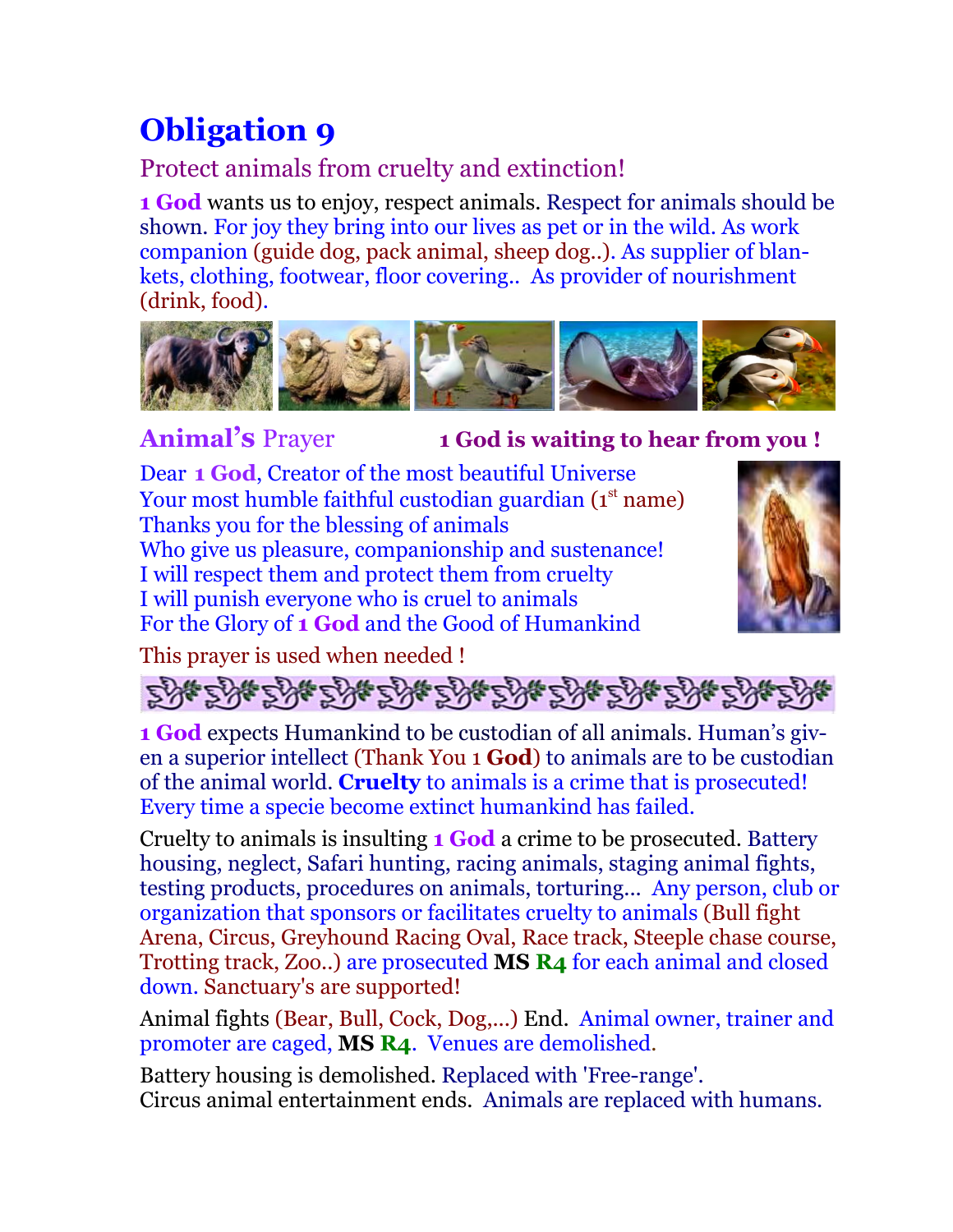Life Animal transport further than 30 km ends. Portable abettor is used. Racing animals Ends. Racing venue are closed, demolished. Racing animal owner, trainer, racing venue operator get, **MS R4**.

Thrill killing (Safari hunts, Royal hunts, other hunts) of animals ends. Promoter, Hunters are prosecuted, **MS R4** for each animal. Only Rangers can cull animals.

Theme park animal entertainment ends. Replaced with games, rides,...

Zoos are closed. Replaced by Wildlife Sanctuaries that house only local specie. Every Shire has Wildlife Sanctuary (s).

### Sanctuary

Shire Sanctuary protect the local 'Habitat'. It's eco system, Rock and Sand formations, Vegetation, Wildlife. Become a Shire Sanctuaries Ranger Volunteer. **1 God** is watching.



Every Shire Oasis has a Sanctuary. Multiple Shire Oasis may create a Sanctuary corridor. Provincial Government helps with Sanctuary corridor.

### Angling



Angling serves 1 need, food gathering and a perceived need to have thrills (sport). Angling for food is supported by Custodian Guardian. Angling for thrills (sport) is not.

#### **Angling** Prayer **1 God is waiting to hear from you !**

Dear **1 God**, Creator of the most beautiful Universe Your most humble faithful custodian guardian (1st name) Thanks you for the blessing of angling It's good for the Soul and good for the stomach! I will not over-fish or allow over-fishing I will punish thrill seeker anglers and its promoters For the Glory of **1 God** and the Good of Humankind



This prayer is used when needed !



Angling is supervised by government to avoid over fishing. Size limits apply to certain species. Fish below a certain size are, released (law).

The capture and transportation of bait fish can spread damaging